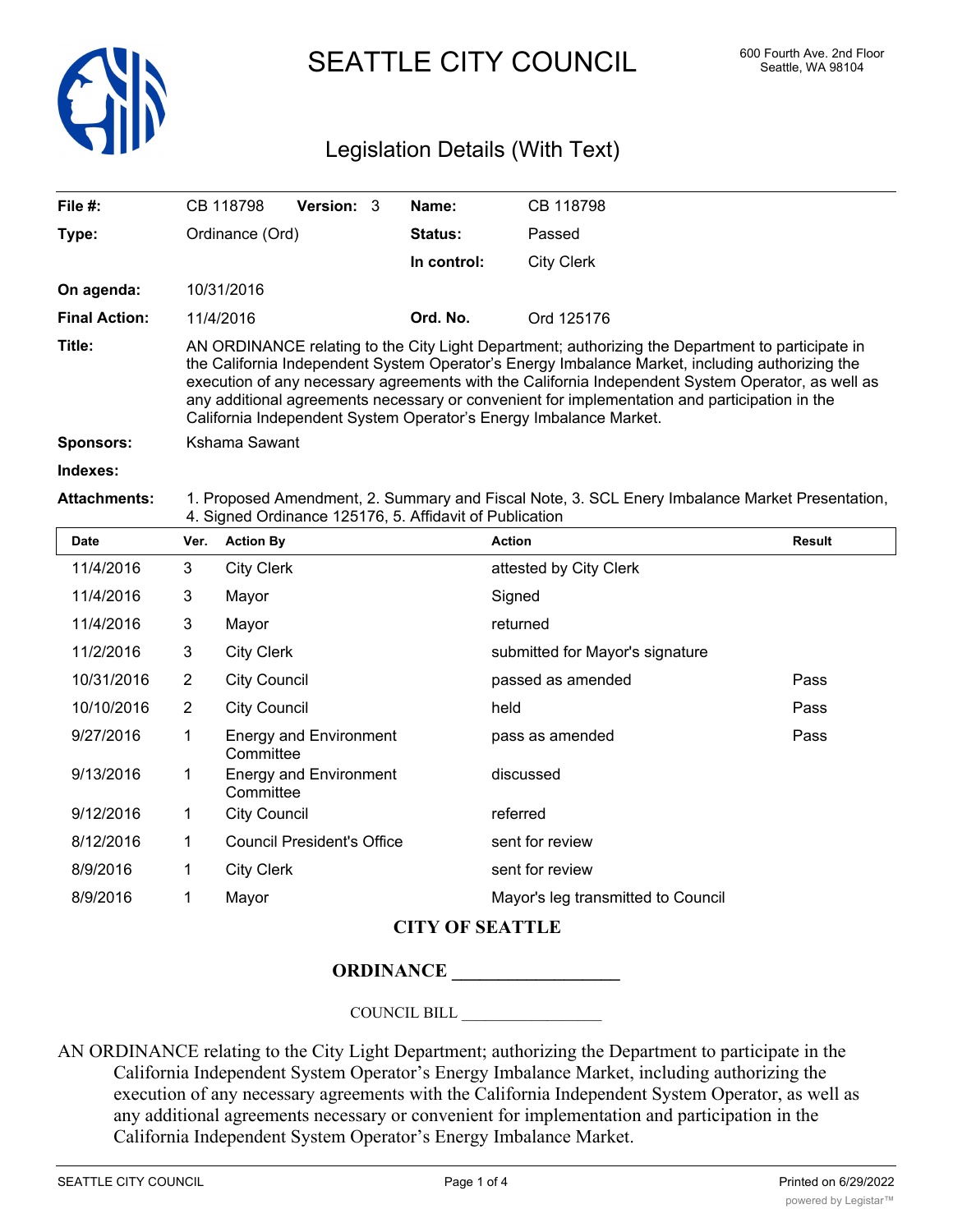- WHEREAS, The City of Seattle (the "City") recognizes that the City Light Department ("City Light") experiences imbalances between its customers' demand and power supply portfolio and must therefore transact in wholesale energy markets for energy and transmission services and products to effectively manage its resources and achieve balance between supply and demand on both a short-term and a longterm basis; and
- WHEREAS, Seattle Municipal Code subsection 21.49.130.B provides specific authority for City Light to enter into contracts for the acquisition, exchange or sale of short-term capacity or energy, or integration, transmission or ancillary services; and
- WHEREAS, the California Independent System Operator ("CAISO") manages an Energy Imbalance Market ("EIM") that allows entities like City Light to participate in short-term energy transactions on a fifteenand five-minute basis; and
- WHEREAS, the western United States has seen an increase in the development of variable energy resources such as wind and solar generators that in turn create higher probabilities of energy imbalances in regional balancing authority areas; and
- WHEREAS, City Light's generating resources, particularly its owned hydroelectric facilities, are uniquely able to respond to energy imbalance in short time increments similar to CAISO's EIM fifteen- and fiveminute market dispatches; and
- WHEREAS, City Light's participation in such a market is in line with and would further its commitment to be an environmental leader in the region and enable the broader integration of renewable resources across the western United States; and

WHEREAS, City Light can end its participation in the CAISO EIM on 30 days' notice without penalty; and

WHEREAS, City Light has conducted a cost/benefit analysis showing positive customer benefits from City Light's participation in the CAISO's EIM, but participation will require new operations technology products and upgrades to existing infrastructure as well as new business practices and processes; NOW,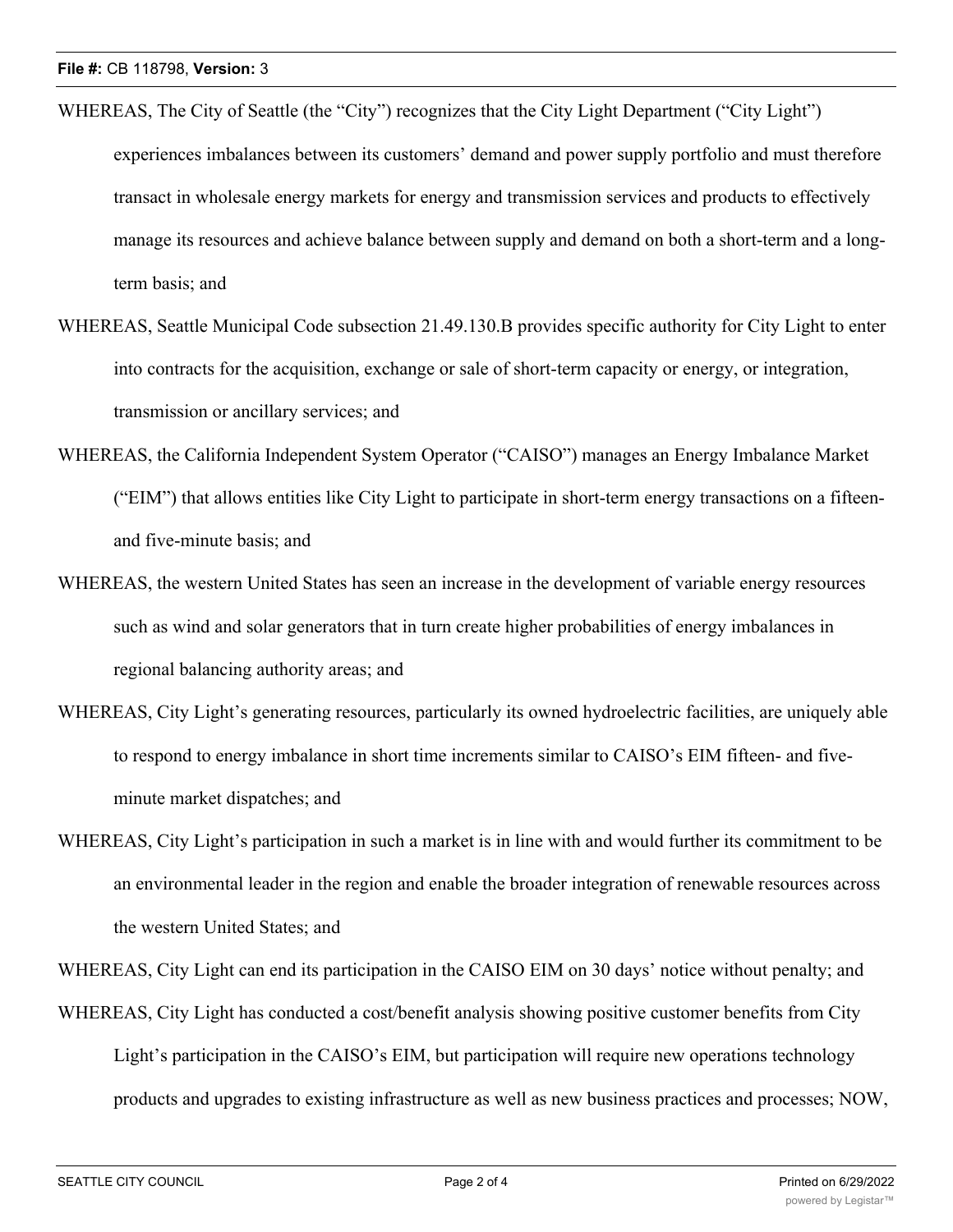THEREFORE,

## **BE IT ORDAINED BY THE CITY OF SEATTLE AS FOLLOWS**:

Section 1. The City Light Department ("City Light") is authorized to take all steps necessary or convenient to prepare for participation in the California Independent System Operator's ("CAISO") Energy Imbalance Market ("EIM") to the extent and for as long as the General Manager and Chief Executive Officer of City Light (the "General Manager") believes participation falls within the range of prudent utility practices for City Light.

Section 2. The General Manager, or the General Manager's designee, is hereby authorized to execute, for and on behalf of The City of Seattle, any agreement with the CAISO that is necessary or convenient to the purpose of preparing to participate in the CAISO's EIM, including extensions of such agreements.

Section 3. The General Manager, or the General Manager's designee, is further authorized to execute, for and on behalf of The City of Seattle, any additional agreement(s) necessary or convenient for the purpose of preparing to participate in the CAISO's EIM, including the ability to enter and make amendments and extensions of these additional agreements associated with the CAISO's EIM implementation.

Section 4. By April 10, 2017, City Light will provide the Council's Energy and Environment Committee with a detailed analysis of costs, benefits, and potential risks of participation in the CAISO EIM to support the Council's decision about its participation in the market.

Section 5. This ordinance shall take effect and be in force 30 days after its approval by the Mayor, but if not approved and returned by the Mayor within ten days after presentation, it shall take effect as provided by Seattle Municipal Code Section 1.04.020.

Passed by the City Council the \_\_\_\_\_\_\_ day of \_\_\_\_\_\_\_\_\_\_\_\_\_\_\_\_\_\_\_\_\_\_\_\_, 2016, and signed by me in open session in authentication of its passage this day of  $\qquad \qquad$ , 2016.